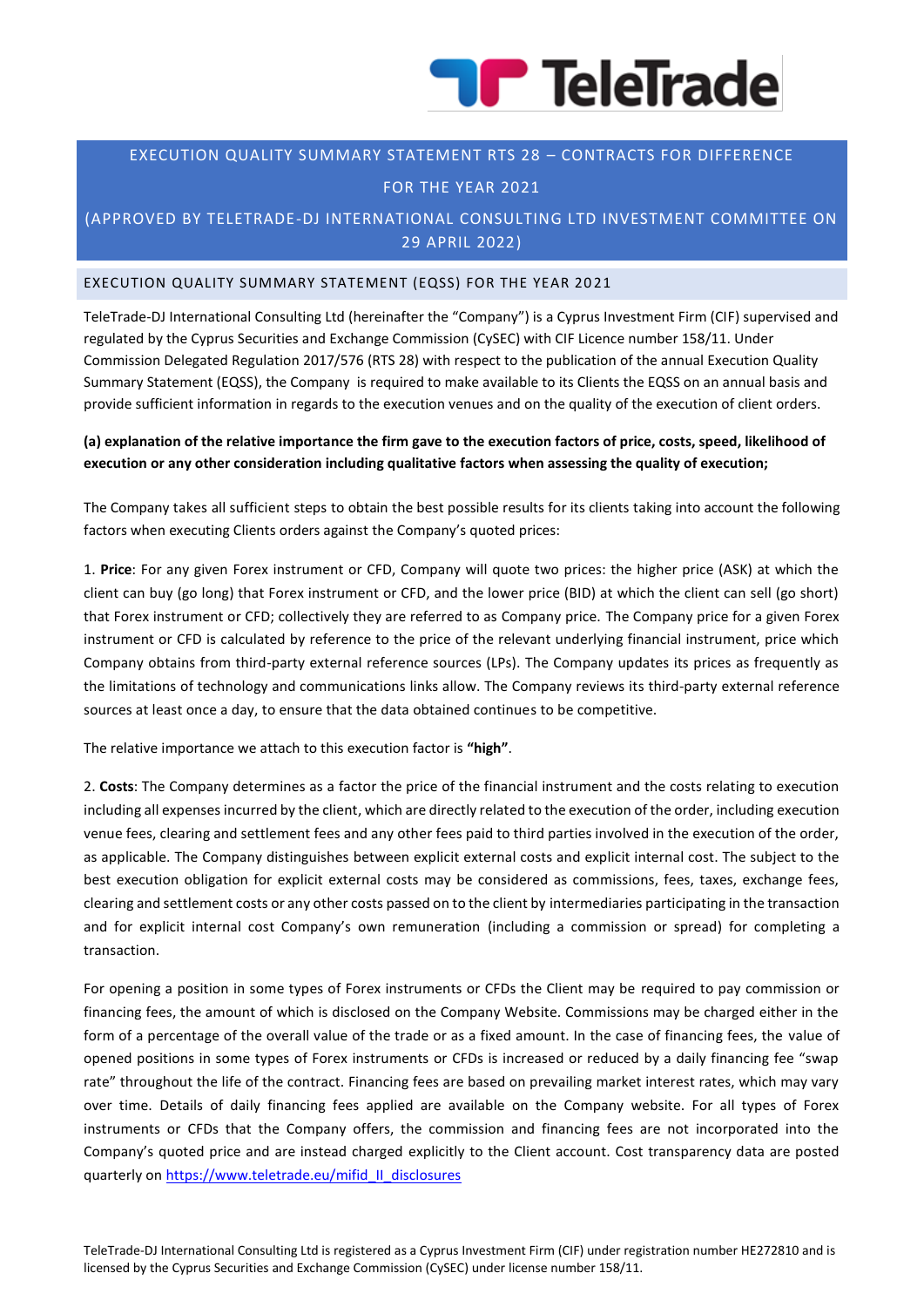

The relative importance we attach to this execution factor is **"high"**.

3. **Speed of Execution:** the Company places a significant importance when executing Client's orders and strives to offer high speed of execution within the limitations of technology and communications links at all times.

The relative importance we attach to this execution factor is "**high**".

4. **Likelihood of Execution**: The Company acts as principal whereby it will be the Execution Venue for the execution of the Client's orders for the financial instrument of CFDs on Forex or other instruments. In some cases, the Company, while still acting as a principal to the Client's orders, will simultaneously transmit equivalent orders to some other Financial Institutions (to be disclosed) which will be the Execution Venues for these Company's orders. In addition, the Company reserves the right to decline an order of any type or to offer the Client a new price for "market order". In this case, the Client can either accept or refuse the new price. The Company will post quarterly statistics related to the likelihood and quality of execution on [https://www.teletrade.eu/mifid\\_II\\_disclosures](https://www.teletrade.eu/mifid_II_disclosures)

The relative importance we attach to this execution factor is "**high**".

5. **Likelihood of settlement:** the Company shall proceed to settlement of all transactions upon execution of such transactions.

The relative importance we attach to this execution factor is "**medium**".

6. **Size of order**: the size of an order is measured in lots. A lot is a unit measuring the transaction amount and it may be different for different types of Forex instrument or CFD. Please refer to the Company website for the value of each lot for a given Forex instrument or CFD type. In addition, the Company reserves the right to decline an order as explained in the agreement entered with the Client.

The relative importance we attach to this execution factor is "**low"**.

7. **Market Impact:** Some factors may rapidly affect the price of the underlying financial instruments from which the Company's quoted price is derived and may also affect the rest of the factors herein. The Company will take all sufficient steps to obtain the best possible result for its Clients. The Company does not consider the above list exhaustive and the order in which the above factors are presented shall not be taken as a priority factor. Nevertheless, whenever there is a specific instruction from the client the Company shall make sure that the Client's order shall be executed following the specific instruction.

The relative importance we attach to this execution factor is **"medium"**.

The Information on the TeleTrade's Best Execution Policy is available at: [https://my.teletrade.eu/storage/media/O16\\_4229501](https://my.teletrade.eu/storage/media/O16_4229501)

#### (**b) description of any close links, conflicts of interests, and common ownerships with respect to any execution venues used to execute orders;**

TeleTrade transacts in a principal capacity. There are no any close links, conflicts of interests, and common ownerships with respect to the second execution venue used to execute orders in Contracts for Difference. It should be noted that the orders and execution transactions are monitored for the indications of conflict of interests, according to the company's policies on best execution and conflict of interests.

TeleTrade's Information on the Conflicts of Interest Policy is available at**:**

[https://my.teletrade.eu/storage/media/O16\\_4385203](https://my.teletrade.eu/storage/media/O16_4385203)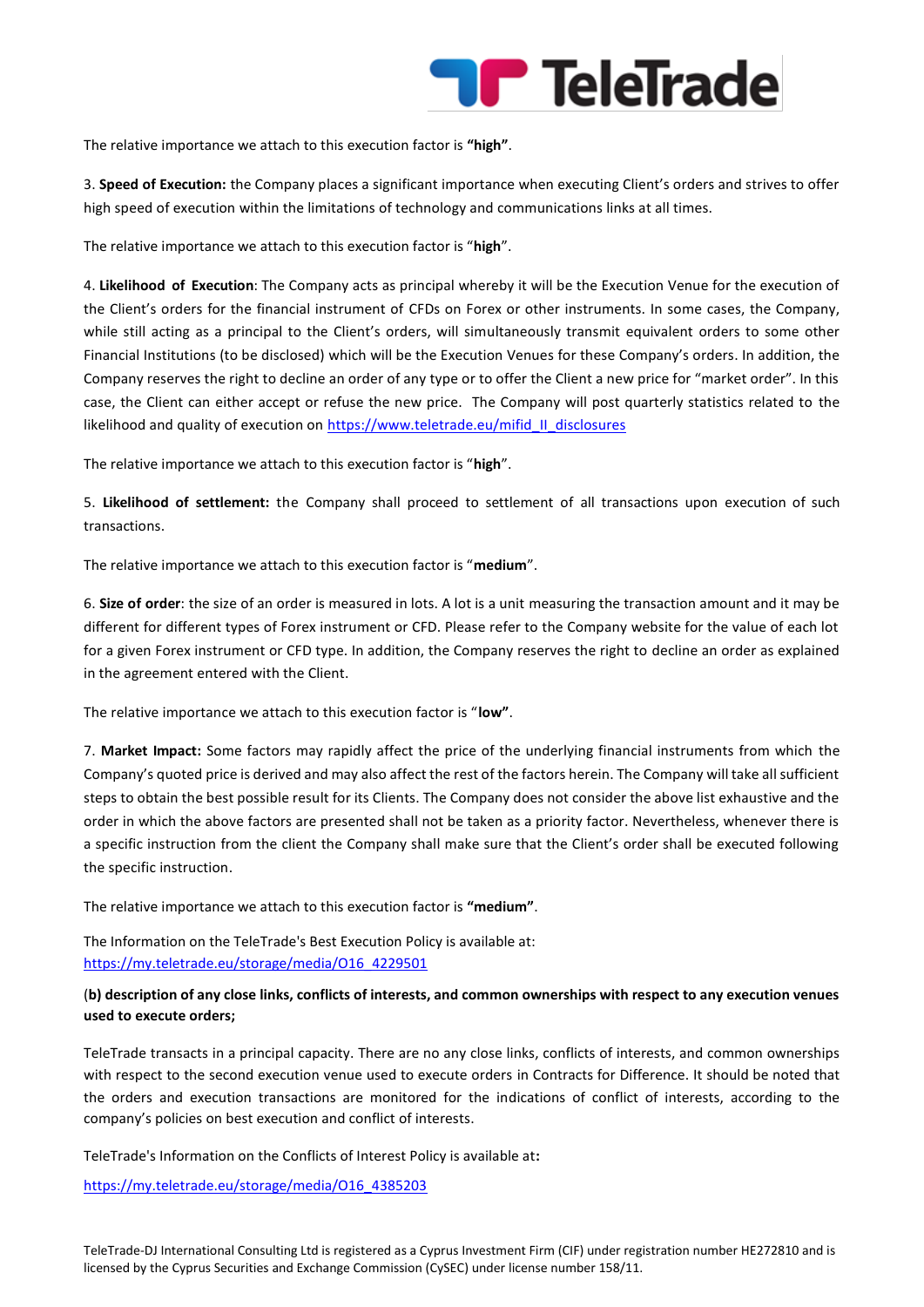# **Transferact Telefinade**

#### **(c) description of any specific arrangements with any execution venues regarding payments made or received, discounts, rebates or non-monetary benefits received;**

The Company does not have any specific arrangements with any Execution Venue or Broker used to execute client orders in Contracts for Difference regarding payments made or received, discounts, rebates or non-monetary benefits received.

### **(d) explanation of the factors that led to a change in the list of execution venues listed in the firm's execution policy, if such a change occurred;**

CMC Markets UK plc was dropped, while Finalto (Australia) Pty Ltd and MTG Liquidity Ltd were added as additional executions venues in order to optimize the company's cost structure and risk management process.

### **(e) explanation of how order execution differs according to client categorization, where the firm treats categories of clients differently and where it may affect the order execution arrangements;**

Orders for Professional Clients may be executed at either of the listed venues, depending on the risk management considerations. Order execution at either of those venues follows the Best Execution Policy. The best possible result for all clients is determined in terms of "total consideration". Total consideration represents the price and the costs relating to execution.

## **(f) explanation of whether other criteria were given precedence over immediate price and cost when executing retail client orders and how these other criteria were instrumental in delivering the best possible result in terms of the total consideration to the client;**

No other criteria were given precedence over immediate price and cost when executing retail client orders specifically. Company determines likelihood of execution as an important factor for Retail as well as Professional so as to maximize the probability of the client's market/aggressive order being executed.

#### **(g) explanation of how the investment firm has used any data or tools relating to the quality of execution;**

When executing client's orders, including the cases where TeleTrade acts as the execution venue, TeleTrade considers all sources of reasonably available information, including MTFs, local exchanges, brokers and data vendors, to obtain the best possible result for the order. TeleTrade took all necessary measures to ensure the prices used are the most appropriate. As such, TeleTrade monitors systemically the quality of prices it receives from a sufficient number of independent data providers or other liquidity providers and compare them with other independent sources. In the case where external data is unavailable, internal reference price data may be used, and additional controls will be undertaken in order to ensure integrity of such data. Moreover, the company applies its professional and collective experience to access the quality of execution**.**

#### **(h) where applicable, an explanation of how the investment firm has used output of a consolidated tape provider established under Article 65 of Directive 2014/65/EU.**

Not applicable.

#### **(i) Summary of the analysis and conclusions drawn from our detailed monitoring of contracts for difference**

The conclusions drawn from our monitoring of the quality of execution, confirm that the execution venues used to execute client orders in contracts for differences meets our standards in delivering best execution to our clients on a consistent basis.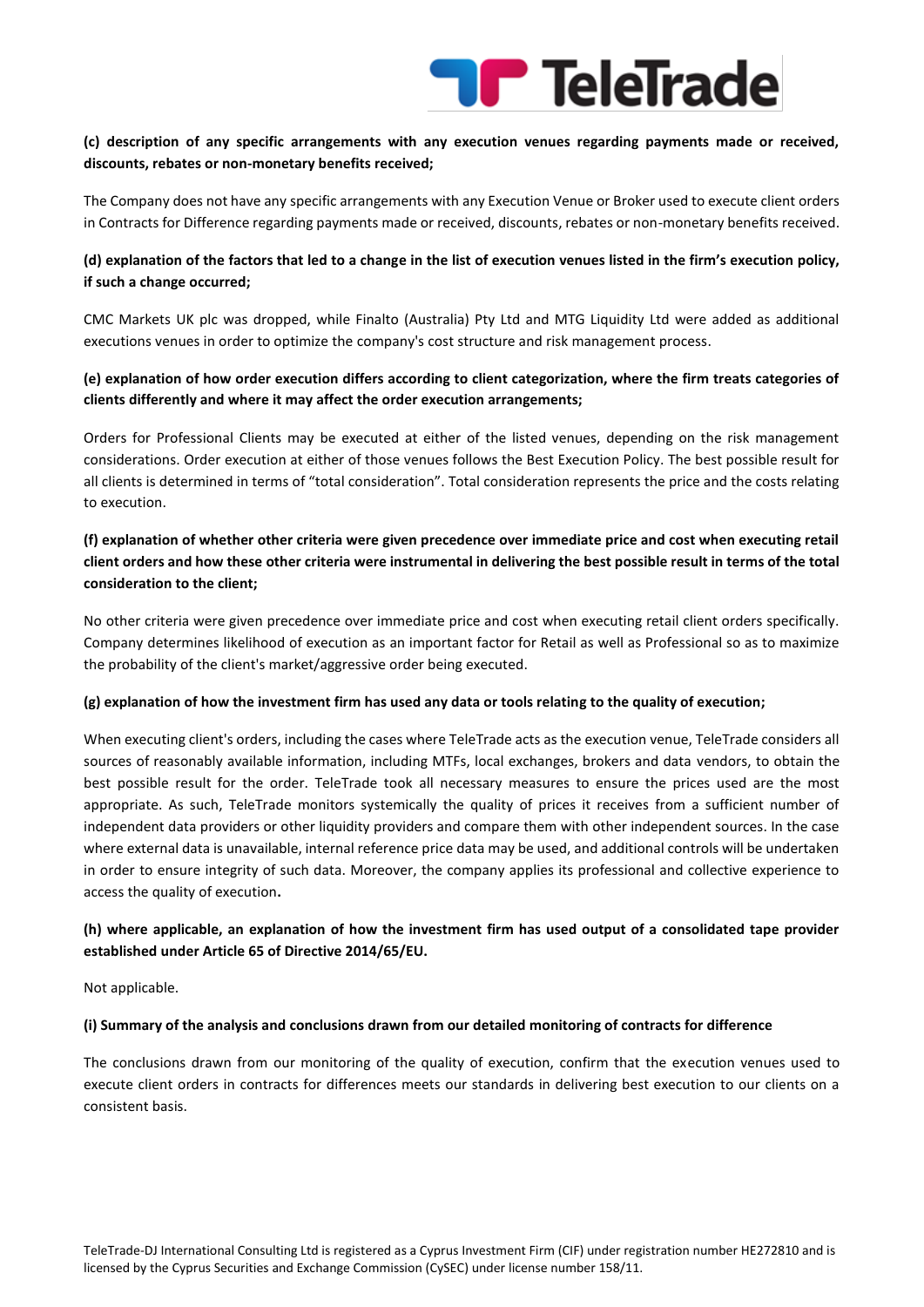

#### TOP FIVE (5) EXECUTION VENUES FOR RETAIL AND PROFESSIONAL CLIENTS

The information regarding the Execution Venue(s) used to execute Retail Client and Professional Client orders, as well as Client Orders executed in SFTs, can be found in the tables below, together with detailed information on the volume and number of orders executed.

#### **Definitions**

For the purpose of this Regulation the following definitions apply:

- a) **"Passive Order**" means an order entered into the order book that provided liquidity.
- b) **"Aggressive Order**" means an order entered into the order book that took liquidity.

c) **"Directed Order"** means an order where a specific execution venue was specified by the client prior to the execution of the order.

### **Table 1: Professional Clients**

| <b>TeleTrade-DJ International Consulting Ltd</b>                                        |                                                                                    |                                                                                    |                                       |                                       |                                     |  |  |  |
|-----------------------------------------------------------------------------------------|------------------------------------------------------------------------------------|------------------------------------------------------------------------------------|---------------------------------------|---------------------------------------|-------------------------------------|--|--|--|
| <b>Report Date</b>                                                                      | 21/Apr/2022                                                                        | <b>Reporting Period</b>                                                            | 1st January 2021 - 31st December 2021 |                                       |                                     |  |  |  |
| <b>Client Category</b>                                                                  | <b>Professional Clients</b>                                                        |                                                                                    |                                       |                                       |                                     |  |  |  |
| <b>Class of Instrument</b>                                                              | <b>Contracts for Difference</b>                                                    |                                                                                    |                                       |                                       |                                     |  |  |  |
| Notification if <1 average trade<br>per business day in the previous<br>year            | N                                                                                  |                                                                                    |                                       |                                       |                                     |  |  |  |
| Top five Venues ranked in terms<br>of volumes (descending order)                        | <b>Proportion of volume</b><br>traded as a<br>percentage of total in<br>that class | <b>Proportion of</b><br>orders executed<br>as percentage of<br>total in that class | Percentage of<br>passive<br>orders    | Percentage of<br>aggressive<br>orders | Percentage of<br>directed<br>orders |  |  |  |
| <b>TeleTrade-DJ International</b><br><b>Consulting Ltd</b><br>LEI: 5493004XYMPINHKGCM47 | $0.00\%$                                                                           | $0.00\%$                                                                           | N/A                                   | N/A                                   | N/A                                 |  |  |  |
| <b>Swissquote Bank Ltd</b><br>LEI: H6IQ3SWWWBLDBI06ZX04                                 | 64.28%                                                                             | 66.64%                                                                             | N/A                                   | N/A                                   | N/A                                 |  |  |  |
| <b>CMC Markets UK plc</b><br>LEI: 213800IU529ADVZ1GL50                                  | 35.47%                                                                             | 32.13%                                                                             | N/A                                   | N/A                                   | N/A                                 |  |  |  |
| Finalto (Australia) Pty Ltd<br>LEI: 5493007JQVIXX1SX4U84                                | 0.25%                                                                              | 1.23%                                                                              | N/A                                   | N/A                                   | N/A                                 |  |  |  |
| <b>MTG Liquidity Ltd</b><br>LEI: 9845002C9B4DR1COEE25                                   | $0.00\%$                                                                           | $0.00\%$                                                                           | N/A                                   | N/A                                   | N/A                                 |  |  |  |